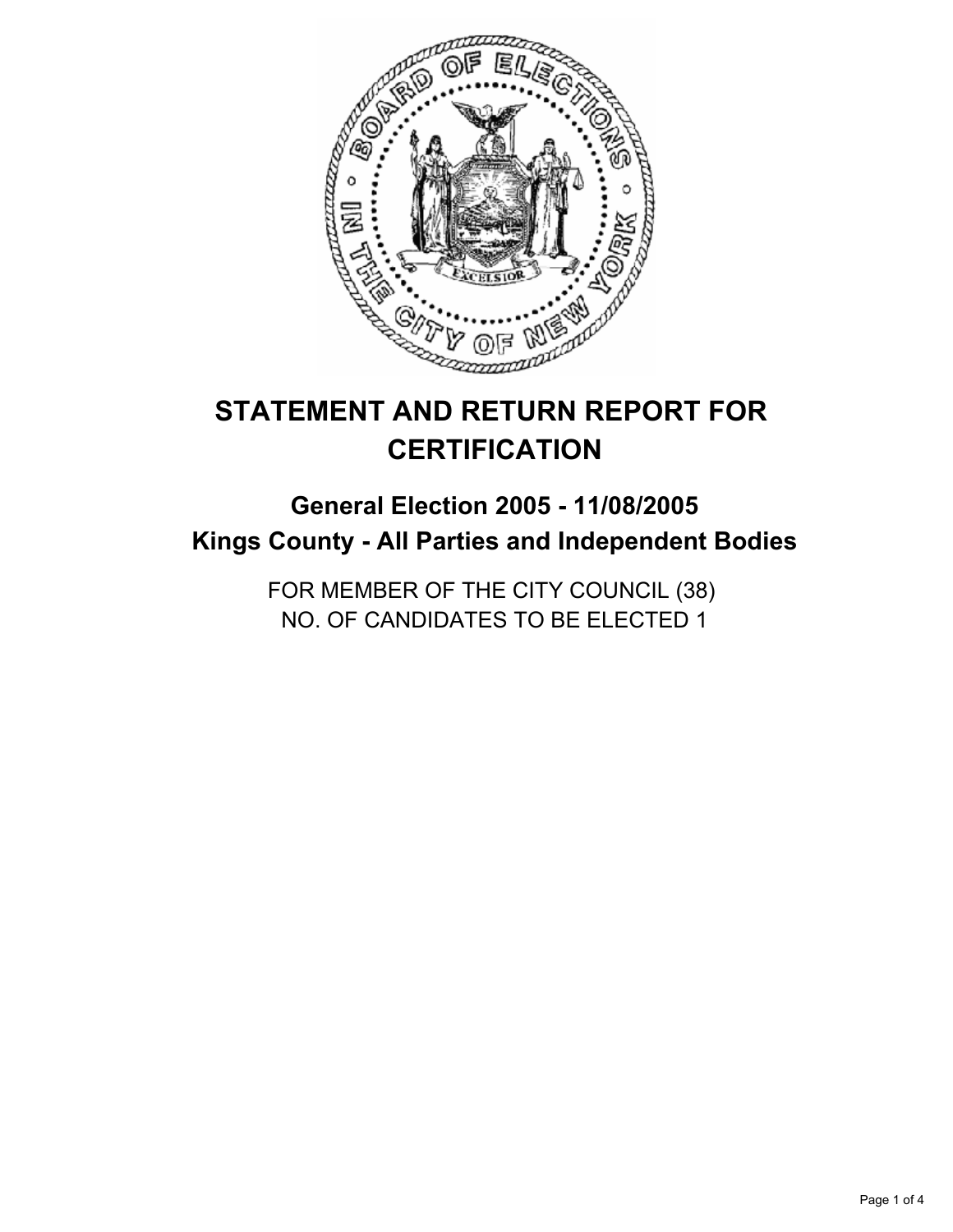

### **ASSEMBLY DISTRICT 44**

| <b>PUBLIC COUNTER</b>                    | 805 |
|------------------------------------------|-----|
| <b>EMERGENCY</b>                         |     |
| ABSENTEE/MILITARY                        | 8   |
| <b>AFFIDAVIT</b>                         | 22  |
| <b>TOTAL BALLOTS</b>                     | 839 |
| VIVIANA VAZQUEZ-HERNANDEZ (REPUBLICAN)   | 81  |
| SARA M GONZALEZ (DEMOCRATIC)             | 401 |
| VIVIANA VAZQUEZ-HERNANDEZ (INDEPENDENCE) | 16  |
| VIVIANA VAZQUEZ-HERNANDEZ (CONSERVATIVE) | 11  |
| SARA M GONZALEZ (WORKING FAMILIES)       | 58  |
| <b>TOTAL VOTES</b>                       | 567 |
| <b>UNRECORDED</b>                        | 272 |

#### **ASSEMBLY DISTRICT 48**

| <b>PUBLIC COUNTER</b>                    | 1,239 |
|------------------------------------------|-------|
| <b>EMERGENCY</b>                         |       |
| ABSENTEE/MILITARY                        | 12    |
| AFFIDAVIT                                | 6     |
| <b>TOTAL BALLOTS</b>                     | 1,257 |
| VIVIANA VAZQUEZ-HERNANDEZ (REPUBLICAN)   | 195   |
| SARA M GONZALEZ (DEMOCRATIC)             | 476   |
| VIVIANA VAZQUEZ-HERNANDEZ (INDEPENDENCE) | 18    |
| VIVIANA VAZQUEZ-HERNANDEZ (CONSERVATIVE) | 27    |
| SARA M GONZALEZ (WORKING FAMILIES)       | 26    |
| <b>TOTAL VOTES</b>                       | 742   |
| <b>UNRECORDED</b>                        | 515   |

#### **ASSEMBLY DISTRICT 49**

| <b>PUBLIC COUNTER</b>                    | 475 |
|------------------------------------------|-----|
| <b>EMERGENCY</b>                         | 0   |
| ABSENTEE/MILITARY                        | 9   |
| <b>AFFIDAVIT</b>                         |     |
| <b>TOTAL BALLOTS</b>                     | 485 |
| VIVIANA VAZQUEZ-HERNANDEZ (REPUBLICAN)   | 110 |
| SARA M GONZALEZ (DEMOCRATIC)             | 126 |
| VIVIANA VAZQUEZ-HERNANDEZ (INDEPENDENCE) | 6   |
| VIVIANA VAZQUEZ-HERNANDEZ (CONSERVATIVE) | 18  |
| SARA M GONZALEZ (WORKING FAMILIES)       | 6   |
| <b>TOTAL VOTES</b>                       | 266 |
| <b>UNRECORDED</b>                        | 219 |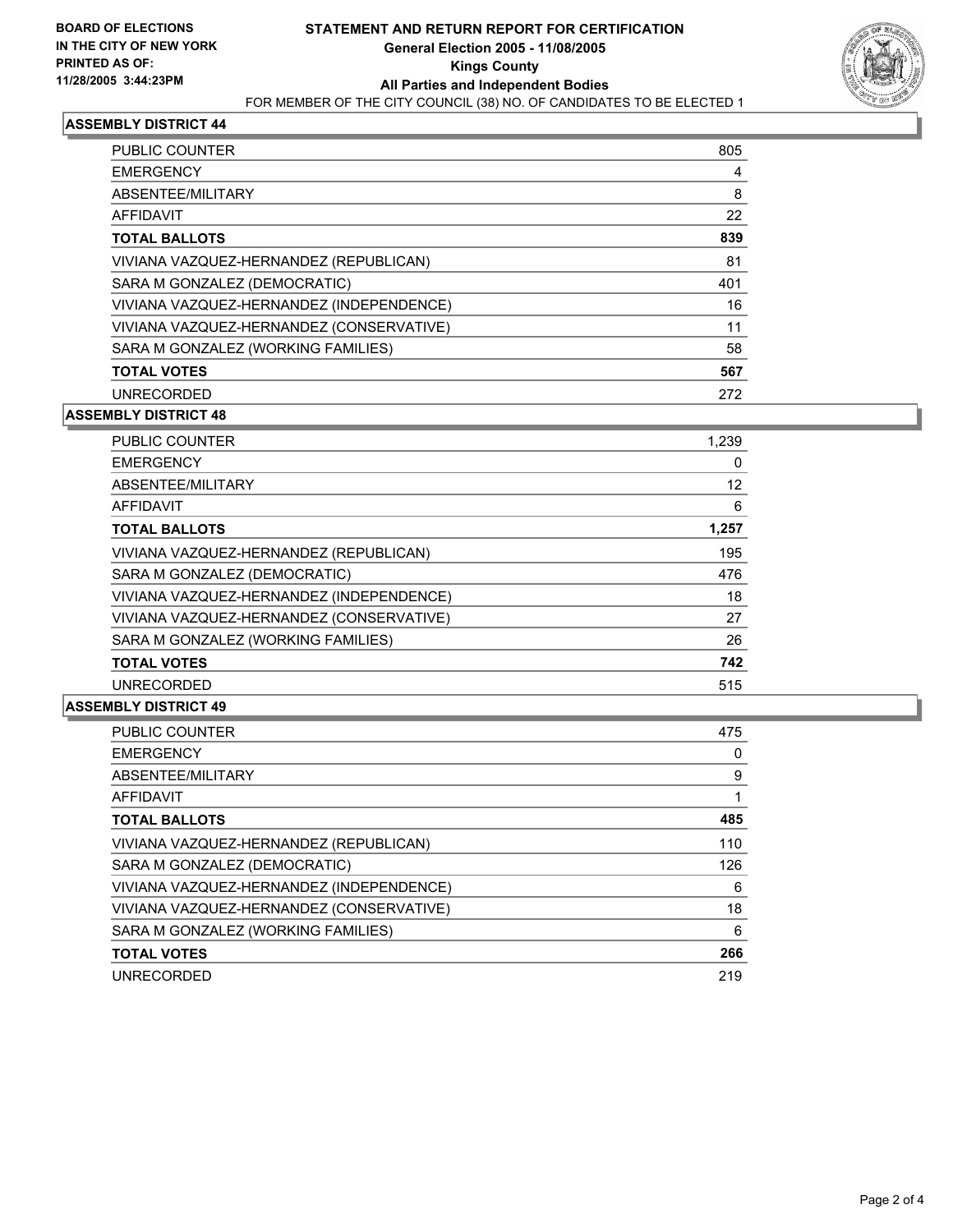

### **ASSEMBLY DISTRICT 51**

| PUBLIC COUNTER                           | 10,897 |
|------------------------------------------|--------|
| <b>EMERGENCY</b>                         | 114    |
| ABSENTEE/MILITARY                        | 138    |
| AFFIDAVIT                                | 171    |
| <b>TOTAL BALLOTS</b>                     | 11,320 |
| VIVIANA VAZQUEZ-HERNANDEZ (REPUBLICAN)   | 1,343  |
| SARA M GONZALEZ (DEMOCRATIC)             | 5.517  |
| VIVIANA VAZQUEZ-HERNANDEZ (INDEPENDENCE) | 213    |
| VIVIANA VAZQUEZ-HERNANDEZ (CONSERVATIVE) | 147    |
| SARA M GONZALEZ (WORKING FAMILIES)       | 401    |
| <b>TOTAL VOTES</b>                       | 7,621  |
| <b>UNRECORDED</b>                        | 3.699  |

#### **ASSEMBLY DISTRICT 52**

| PUBLIC COUNTER                           | 820 |
|------------------------------------------|-----|
| <b>EMERGENCY</b>                         | 0   |
| ABSENTEE/MILITARY                        | 16  |
| AFFIDAVIT                                | 12  |
| <b>TOTAL BALLOTS</b>                     | 848 |
| VIVIANA VAZQUEZ-HERNANDEZ (REPUBLICAN)   | 91  |
| SARA M GONZALEZ (DEMOCRATIC)             | 408 |
| VIVIANA VAZQUEZ-HERNANDEZ (INDEPENDENCE) | 21  |
| VIVIANA VAZQUEZ-HERNANDEZ (CONSERVATIVE) | 11  |
| SARA M GONZALEZ (WORKING FAMILIES)       | 93  |
| <b>TOTAL VOTES</b>                       | 624 |
| <b>UNRECORDED</b>                        | 224 |

#### **ASSEMBLY DISTRICT 60**

| <b>PUBLIC COUNTER</b>                    | 541 |
|------------------------------------------|-----|
| <b>EMERGENCY</b>                         | 0   |
| ABSENTEE/MILITARY                        | 3   |
| <b>AFFIDAVIT</b>                         | 3   |
| <b>TOTAL BALLOTS</b>                     | 547 |
| VIVIANA VAZQUEZ-HERNANDEZ (REPUBLICAN)   | 97  |
| SARA M GONZALEZ (DEMOCRATIC)             | 197 |
| VIVIANA VAZQUEZ-HERNANDEZ (INDEPENDENCE) |     |
| VIVIANA VAZQUEZ-HERNANDEZ (CONSERVATIVE) | 17  |
| SARA M GONZALEZ (WORKING FAMILIES)       | 11  |
| <b>TOTAL VOTES</b>                       | 329 |
| <b>UNRECORDED</b>                        | 218 |